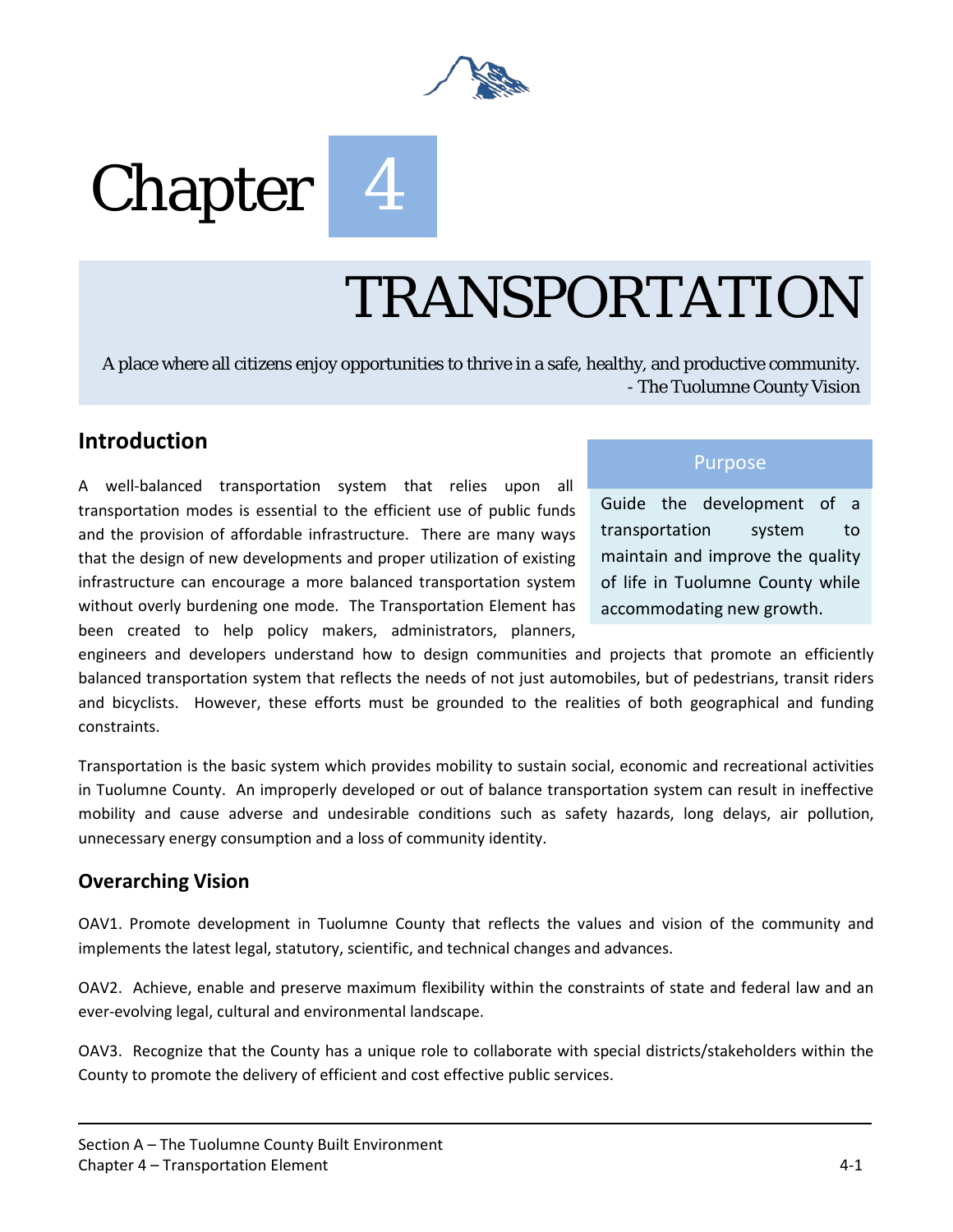

# **GOAL 4A:**

**Preserve the County's substantial investment in the existing road system and provide for the long-range planning and development of the County's transportation system for the safe and efficient movement of people and goods.**

# POLICIES & IMPLEMENTATION PROGRAMS

**Policy 4.A.1:** Support and work with the TCTC to regularly conduct assessments of the current status of the highway system to determine the current level of needs in the system, and report those needs to the Board of Supervisors.

#### **Implementation Programs**

**4.A.a** - Plan, design and regulate roadways in accordance with the following functional classification system and designations which are reflected in the County's Regional Transportation Plan, and are shown on the Master Plan of Streets and Highways in Chapter 4 of the General Plan Technical Background Report:

- Other Freeways and Expressways (Functional Class Code 2)
- Other Principal Arterial (Functional Class Code 3)
- Minor Arterial (Functional Class Code 4)
- Major Collector (Functional Class Code 5)
- Minor Collector (Functional Class Code 6)
- Local Road (Functional Class Code 7)
- Scenic Routes
- Urban Streets

**4.A.b** - Develop and manage the County's roadway system to maintain the following minimum levels of service (LOS) using methodology adopted by the Tuolumne County Transportation Council:

| Arterials, Minor Collectors, Major Collectors,<br>Urban Streets | LOS D, unless an exception is made |
|-----------------------------------------------------------------|------------------------------------|
| Local Roads                                                     | LOS C                              |
| Minimum Peak Hour for all Intersections                         | LOS D                              |

The County may allow exceptions to these level of service standards where it finds that the improvements or other measures required to achieve the LOS standards are unacceptable. In allowing any exception to the standards, the County shall consider the following factors, including congestion/delays, rights of way, environmental impacts, safety, aesthetics, alternative transportation modes, and other geographical, environmental, social or economic factors on which the County may base findings to allow an exceedance of the standards. Exceptions to the standards will only be allowed after all reasonably feasible measures and options are explored.

**4.A.c** - Establish priorities based on available funding for road improvement projects while balancing the need to support employment generating uses, affordable housing, and educational facilities. Emphasize, consistent with legal and funding constraints, the following road improvement projects in the County Road Improvement Program: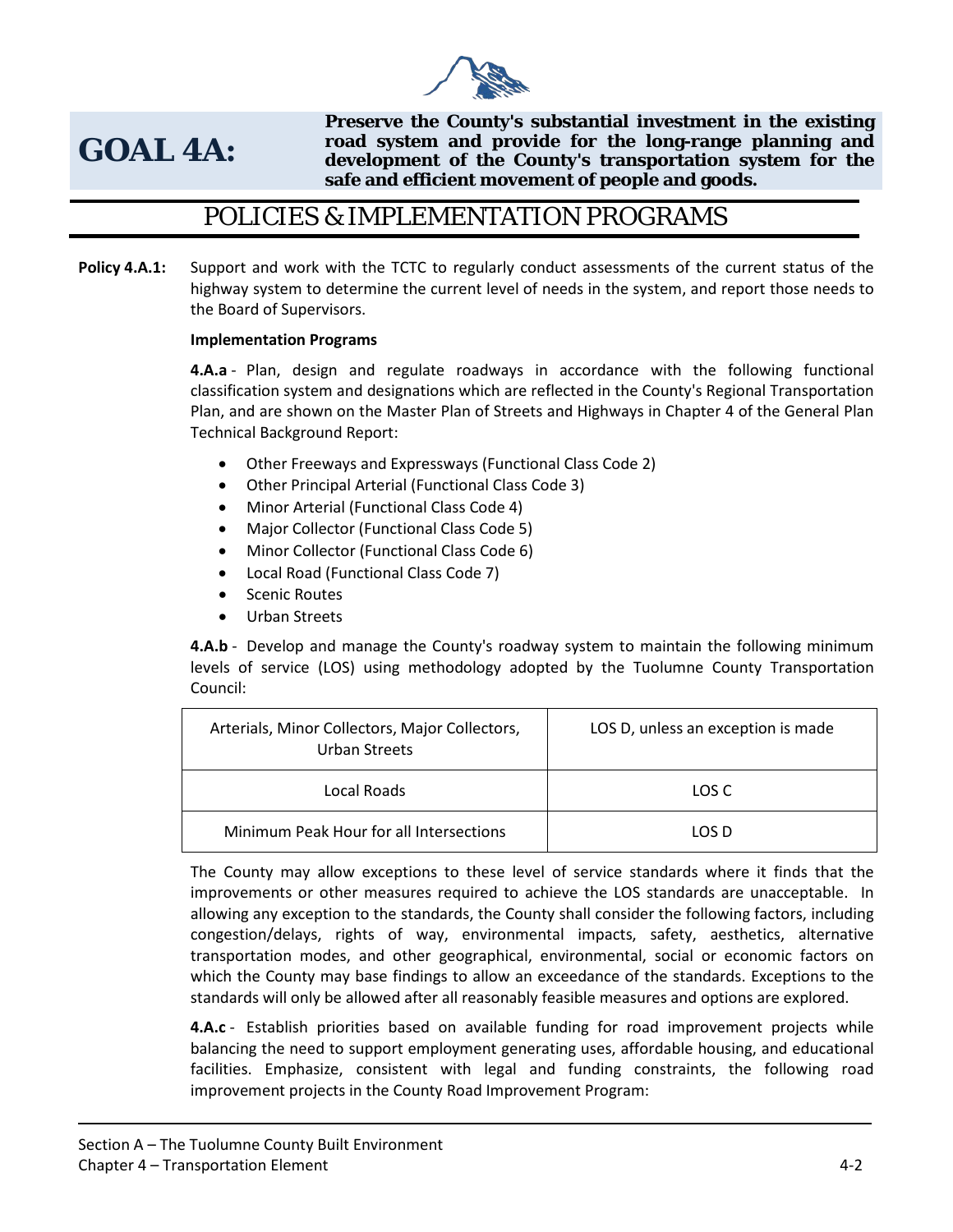

- 1. Projects needed to maximize the safety of the road system on high accident road segments and intersections, including, but not limited to, additional road widths and turn lanes, realignments, shoulder improvements, bridge improvements, hazard elimination and hazard control devices.
- 2. Projects needed to improve rideability and preserve past infrastructure investments, including, but not limited to, pavement life extension and rehabilitation. To provide the most effective expenditure of funds, maintenance shall emphasize the arterial and major collector segments of the road system utilizing the County Pavement Management System.
- 3. Projects needed to improve capacity and travel speed, particularly on roads carrying through traffic, and including, but not limited to, interchange improvements, bypasses, additional road lanes and/or widths, turn lanes, signalization and bridge improvements that help fire, police and other emergency services achieve acceptable response times.
- 4. Projects needed to reduce vehicle miles traveled by improving the use of other modes of transportation, including, but not limited to, public transportation facilities (transit facilities and stops), park and ride facilities, bikeways, non-motorized trails and pedestrian facilities.

**4.A.d** - Prioritize safety related road improvement projects needed on streets and highways which experience an unusual number of motor vehicle traffic accidents, design necessary improvements and implement necessary improvements in a timely manner to the greatest extent possible.

**4.A.d.1** – Support alternative energy vehicles, including electric vehicles, and development of electric charging stations for passenger vehicles for the use of the public, including County employees and County fleet vehicles.

**4.A.d.2** – Prioritize a Safe Routes for School Program by partnering with the school districts and the TCTC to improve safety and increase walking and bicycling to school.

**4.A.d.3** – Support a regional effort for a Local Road Safety Plan for planning and prioritizing safety improvement projects.

**Policy 4.A.2:** Dedicate, widen and construct roads according to design and access standards generally defined in Chapter 4 of the General Plan Technical Background Report and, more specifically, the County Ordinance Code and the Countywide Traffic Circulation Improvement Program. Exceptions to these standards may be necessary and shall be approved by the Community Resources Agency Director, who shall ensure that safe and adequate public access and circulation are preserved by such exceptions.

#### **Implementation Programs**

**4.A.e** - Require that roadway rights-of-way be wide enough to accommodate the lanes needed to carry long-range forecasted traffic volumes, as well as planned bikeways, pedestrian and transit facilities and required drainage, utilities, landscaping, cuts and fills, and suitable separations. Minimum right-of-way criteria for each class of roadway are specified in Chapter 4 of the General Plan Technical Background Report and the County Ordinance Code. However, additional right-ofway, beyond the minimum criteria may be required to provide for location specific needs.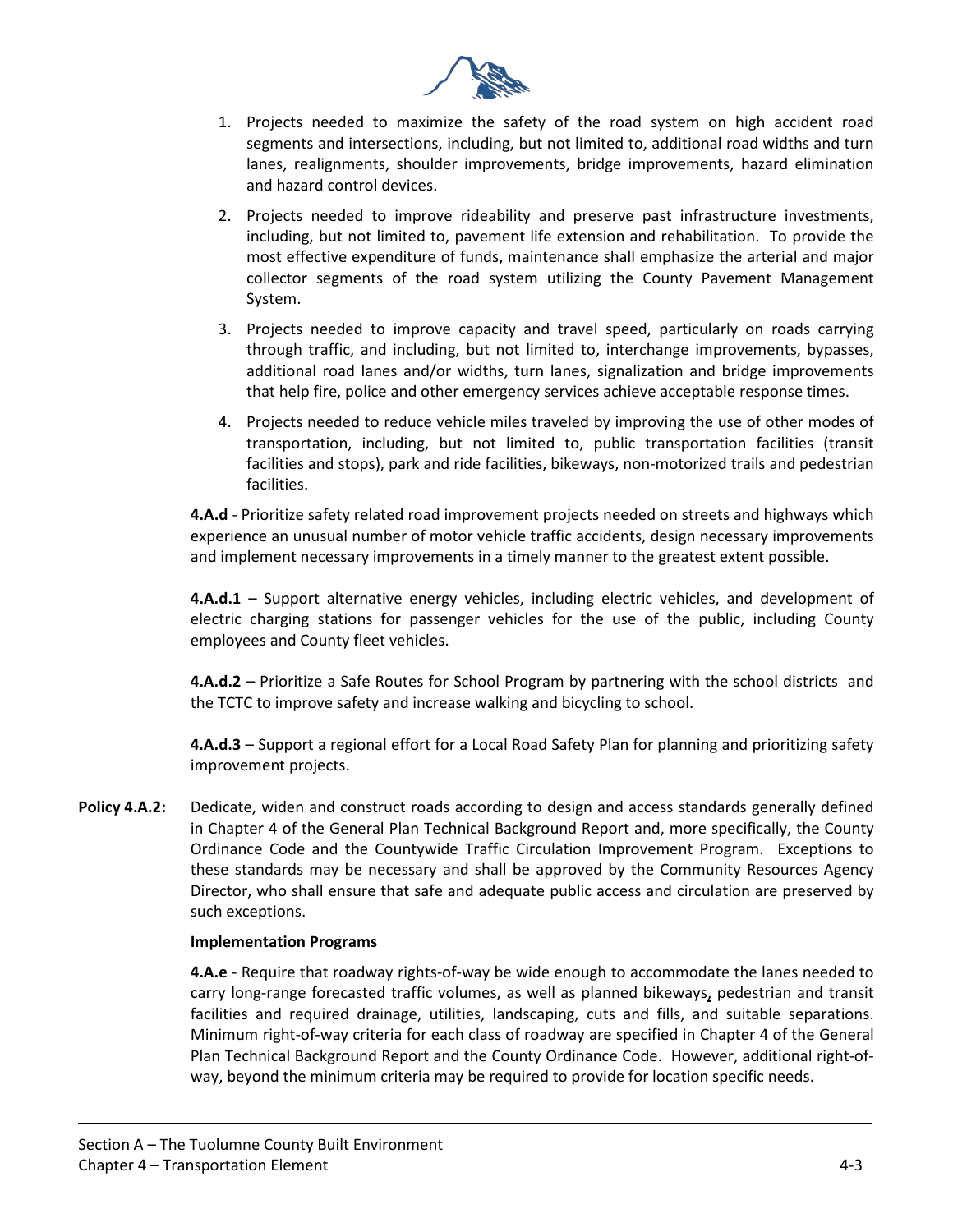

**4.A.f** - Require Complete Streets design, where feasible and appropriate, in road planning documents, detailing pedestrian and bicycle lane infrastructure and alternative transportation connectivity, such as bus stops and dedicated bus pullout areas.

**4.A.g** - Require local roads serving new development to be aligned with existing local roads on abutting properties and extend existing roads to link with other roads wherever possible to provide continuity and provide safety in the local road system.

**4.A.h** - Accommodate through traffic in a manner that discourages the use of neighborhood Local Roads. This through traffic, particularly truck traffic, shall be directed to appropriate routes in order to maintain public safety and local quality of life by using design measures, such as appropriate signage and traffic calming devices.

**4.A.i** - Maximize intersection spacing on arterial and collector roadways and thoroughfares and minimize driveway encroachments. Except where specific site conditions warrant, no new intersection of a local road or new driveway with an arterial or collector road shall be closer to an existing local road or driveway than 500 feet in rural areas or 200 feet within urban areas.

**4.A.j** - Promote the installation of traffic calming devices to improve street safety and access for pedestrians and bicyclists.

**Policy 4.A.3:** Evaluate the need for the provision of County roads to serve as alternative routes to the State Highway network within the County's boundaries and, if warranted, pursue funding for and construction of and/or improvements to the identified alternative routes.

#### **Implementation Programs**

**4.A.k** - Support the State's goal of maintaining Level of Service C on State Highways and at intersections with County roads. If meeting the State's goal is not feasible after considering the following factors, congestion/delays, rights of way, environmental impacts, safety, aesthetics, and other geographical, environmental, social or economic factors on which the County may base findings to allow an exceedance of the standards, the minimum LOS standard for the State Highway System shall be no lower than LOS D. The methodology for evaluating LOS on State Highways shall be pursuant to the current version of the Highway Capacity Manual.

**4.A.l** - Maintain, periodically update and implement the Tuolumne County Master Plan of Streets and Highways. This road network should include roadways parallel to regional facilities so that the regional roadway system can function effectively and efficiently. Funding for this network should be provided from a combination of sources, such as new development, sales tax, gas tax, State partnerships and federal transportation programs.

**4.A.m** - Collaborate with neighboring jurisdictions to provide acceptable and compatible levels of service and joint funding on the roadways that cross the County's boundaries.

Policy 4.A.4: Set forth recommendations for the future of the County's streets and highways system in each update of the Regional Transportation Plan.

#### **Implementation Programs**

**4.A.n** - Cooperate with the Tuolumne County Transportation Council in the implementation of the Regional Transportation Plan.

**4.A.o** - Encourage the Tuolumne County Fire Department and the Tuolumne County Sheriff's Department to identify transportation issues prior to each revision of the Regional Transportation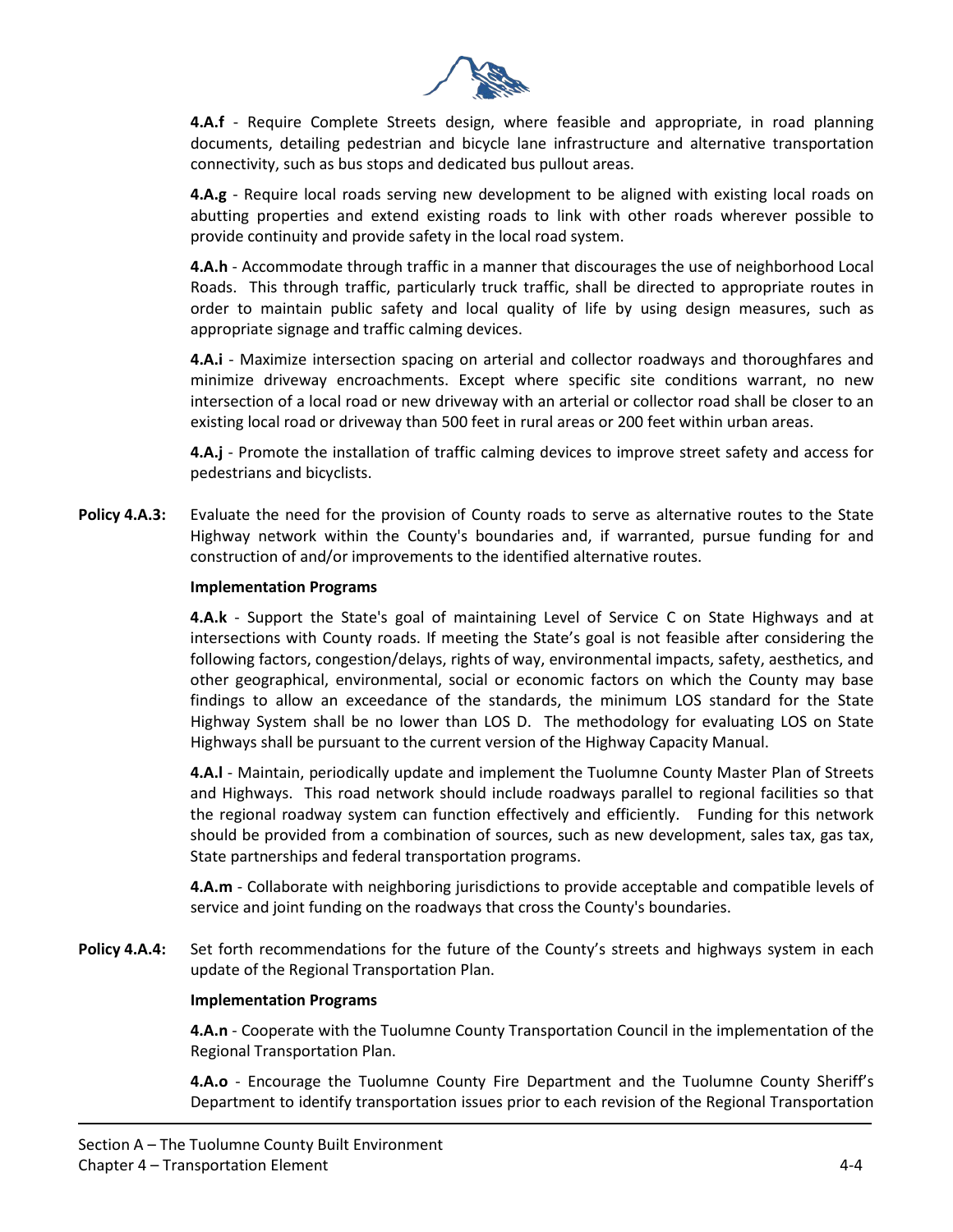

Plan by the TCTC. Fire Department and Sheriff's Department comments regarding emergency response corridors, evacuation routes and needed improvements, such as helispots, should be considered when revising the list of Circulation Improvement Projects.

**Policy 4.A.5:** Consider the traffic impacts of development in relation to General Plan growth policies and require new development to provide mitigation for its fair share of impacts to the County's transportation system. Assess the needs of street and road users regularly through the land development application review process.

#### **Implementation Programs**

**4.A.p** - Evaluate and analyze the traffic impacts of proposed land uses in relation to stated goals and objectives of the General Plan since growth policies regarding land use decisions directly affect the existing and future transportation system.

**4.A.q** - Evaluate the impacts of new development on the County's transportation system and require such development to provide mitigation for its fair share of the impact. New development that is determined by the County to create or exacerbate an identified deficiency in the transportation system may not be approved if a plan and funding program to provide needed roadway improvements have not been approved and if the mitigation provided by the development will not correct the deficiency or if it will create an additional burden on County transportation funds. This implementation program shall not apply to new development for which the County makes a finding of overriding considerations for traffic impacts related to the new development in accordance with the California Environmental Quality Act.

**4.A.r** Implement Vehicles Miles Traveled for evaluating transportation impacts under CEQA to be consistent with SB 743.

**Policy 4.A.6:** Strive to maintain all components of the transportation system at adopted level of service standards.

#### **Implementation Programs**

**4.A.s** - Coordinate with State and Federal agencies, the Tuolumne County Transportation Council and developers to secure financing in a timely manner for all components of the transportation system to achieve and maintain adopted level of service standards.

**4.A.t** - Require new development to mitigate that development's impacts on the local and regional transportation system through the fair share contribution of improvements to the master planned system and/or the payment of Traffic Impact Mitigation Fees. Exceptions to the payment of traffic impact mitigation fees may apply to land uses listed in the Traffic Impact Mitigation Fee Schedule or when alternative sources of funding can be identified to offset foregone revenues.

**4.A.u** - Consider developing a two-tier Traffic Impact Mitigation Fee Schedule, whereby all new development pays a regional component, and sub-regional components are developed based upon the amount of improvements required in a specific area and the amount of development anticipated in that area.

**Policy 4.A.7:** Recognize the major funding limitations that exist within the State and County system and find that, as a matter of legislative policy, additional growth and development may be allowed within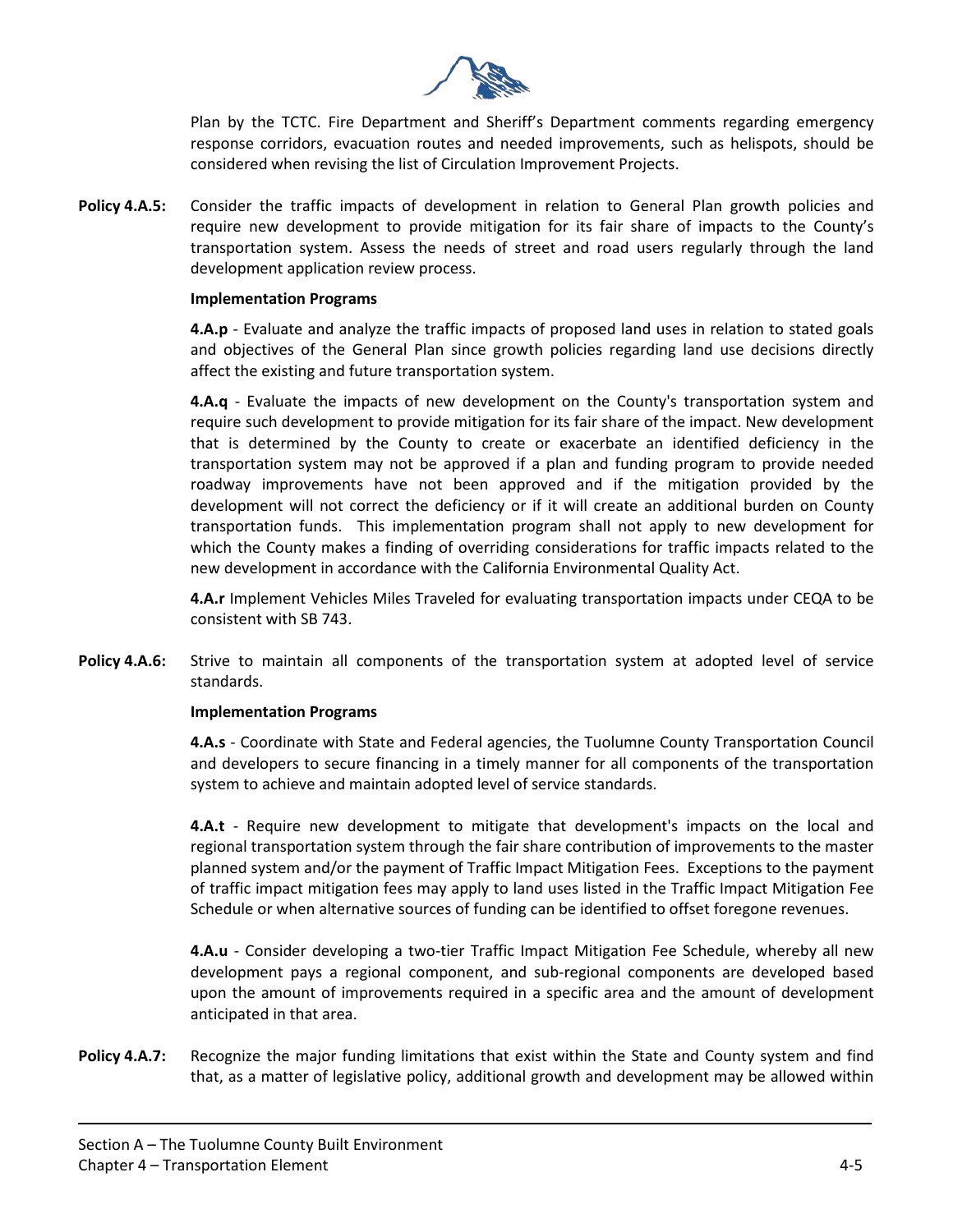

the County, notwithstanding the adverse impacts which may result in the short term by this growth and development. Therefore, it shall be the policy of the County to:

- 1. Encourage the existing partnership between the Tuolumne County Transportation Council, the State and developers in working together to solve State highway and County road problems created by growth and funding limitations.
- 2. Cooperate with governmental agencies in identifying and funding improvements necessary to mitigate the deficiencies in the transportation system in Tuolumne County.
- 3. Acknowledge that short-term adverse impacts to the Tuolumne County transportation system resulting from growth and development within and outside of the County will occur until adequate funding is made available and improvements are made through projects identified in the adopted State Transportation Improvements Program.
- 4. Monitor responsible agencies' activities in responding to the needs of the transportation system within the County.
- 5. Review and provide input on the Regional Transportation Improvement Program (RTIP).
- 6. Should critical State highway improvements not be identified in the adopted State Transportation Improvements Program, the County should review its policies to determine if additional growth and development should be curtailed in the impacted areas to maintain established minimum LOS standards.
- 7. Support TCTC's Rural Sustainable Strategies to reduce VMT and GHG emissions.
- Policy 4.A.8: Require that all new development participate in the provision of off-street parking, either on-site or in consolidated lots or structures, by providing parking facilities or through the payment of inlieu fees or facilities for transit oriented developments. Allow for the payment of in-lieu parking fees for new development within Historic Design Preservation Districts and within identified communities as an alternative to providing on-site parking in order to retain the character of those districts and in recognition of the size limitations of existing parcels in historic communities to accommodate on-site parking.

# **GOAL 4B:**

**Encourage the use of alternative means of transportation by providing safe bicycle and pedestrian facilities within urban development boundary areas and between identified communities thereby reducing road congestion which improves circulation, health and air quality within the County.** 

## POLICIES & IMPLEMENTATION PROGRAMS

**Policy 4.B.1:** Develop a modern transportation system that incorporates alternative transportation modes into the system design.

#### **Implementation Programs**

**4.B.a** - Strive to meet the level of service standards through a balanced transportation system that provides alternatives to the automobile.

**4.B.b** - Plan for a balanced multimodal transportation network that meets the needs of all users of roads, including bicyclists, pedestrians, and transit users. Incorporate bicycle, pedestrian and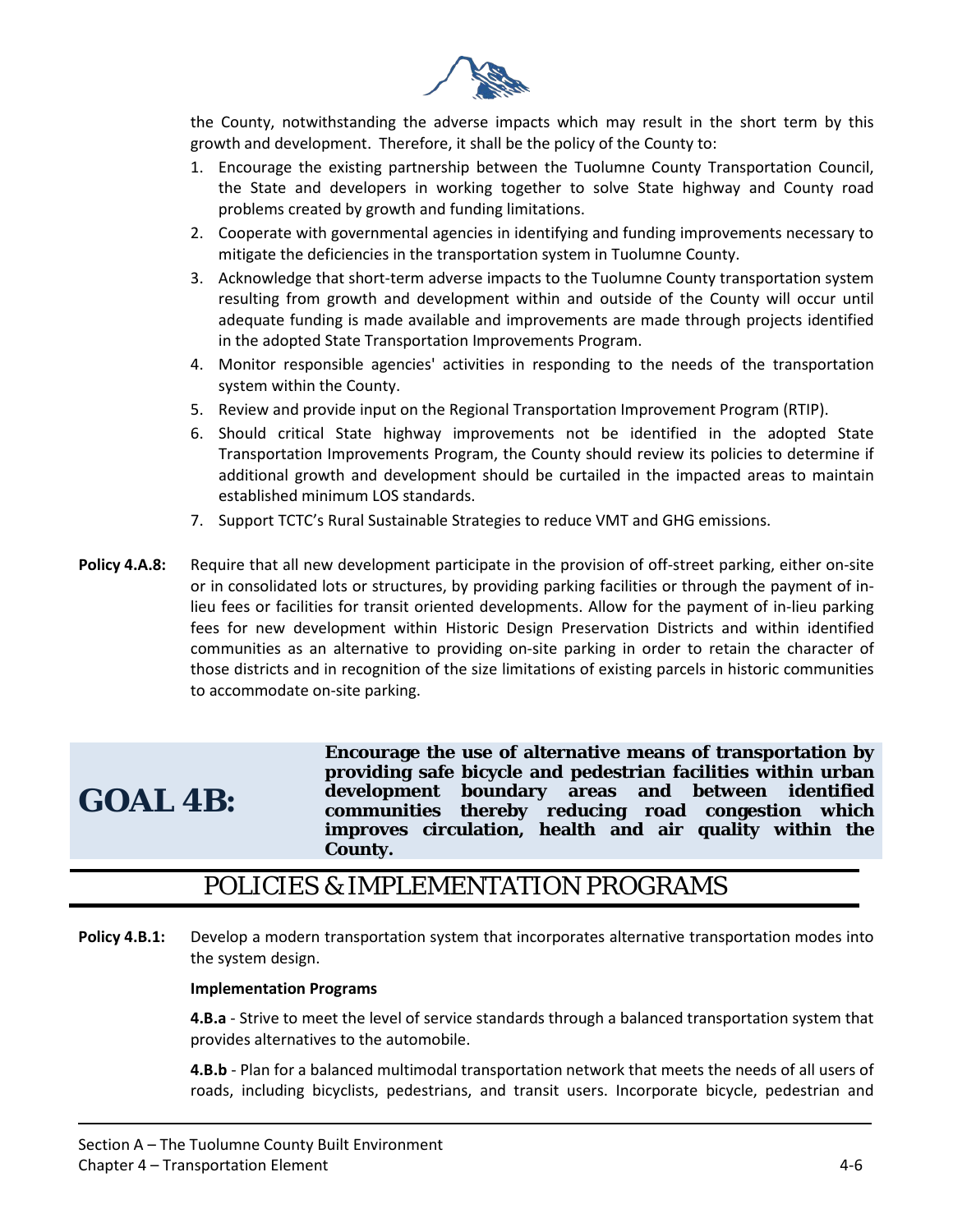

transit improvements when designing roadway improvements where appropriate. Support efforts to develop a Tuolumne Regional Active Transportation Plan, Interregional Bicycle Tourism Plan, and a State Route 49 Complete Streets and Congested Corridor Plan.

**4.B.c** - Provide multi-modal access to activity centers such as public facilities, commercial centers and corridors, employment centers, transit stops, schools, parks, recreation areas, and tourist attractions.

**4.B.d** - Promote walking and bicycling through education and outreach programs and activities such as a Safe Routes to School Program, commute campaigns, classes that teach cycling skills, and providing route maps.

**Policy 4.B.2:** Expand and improve pedestrian sidewalks and facilities focusing on safety, connectivity, and accessibility.

#### **Implementation Programs**

**4.B.e** - Develop a Sidewalk Priority Plan identifying all existing sidewalks as well as future sidewalks throughout the County. Prioritize retrofitting existing and constructing new sidewalks that connect residents to schools, bus lines and other transit stops, and parks and community centers.

**4.B.f** - Require safe and adequate crossing facilities that minimize pedestrian exposure to vehicular traffic, such as curb extensions or refuge islands, wherever feasible.

**4.B.g** - Develop new or revised street and street crossing design standards to improve pedestrian safety, convenience, and comfort, both as a part of routine public works projects and as a part of ongoing development.

**4.B.h** - Update the local street design standards for urban areas, where practicable, to include Complete Streets components for street infrastructure such as sidewalks, pedestrian curb ramps, crosswalks, street lighting, shade trees, and curb extensions to accommodate all users, including people with disabilities and other special needs.

**4.B.h.1** –Include planned sidewalks, roadway shoulders, bike lanes, and transit stops in the design of major roadway rehabilitation or other improvement projects to accelerate the build out of the complete streets system.

**Policy 4.B.3:** Expand and improve the bikeways within Tuolumne County, focusing on safety, connectivity, and accessibility.

#### **Implementation Programs**

**4.B.i** - Pursue state and federal funds earmarked for new bicycle paths and transit improvements.

**4.B.j** - Encourage provisions for bicycle facilities at transit nodes, recreational facilities and public spaces.

**4.B.j.1** – Use local road funds to construct sidewalks, bike lanes, and roadway shoulder when performing major pavement maintenance projects.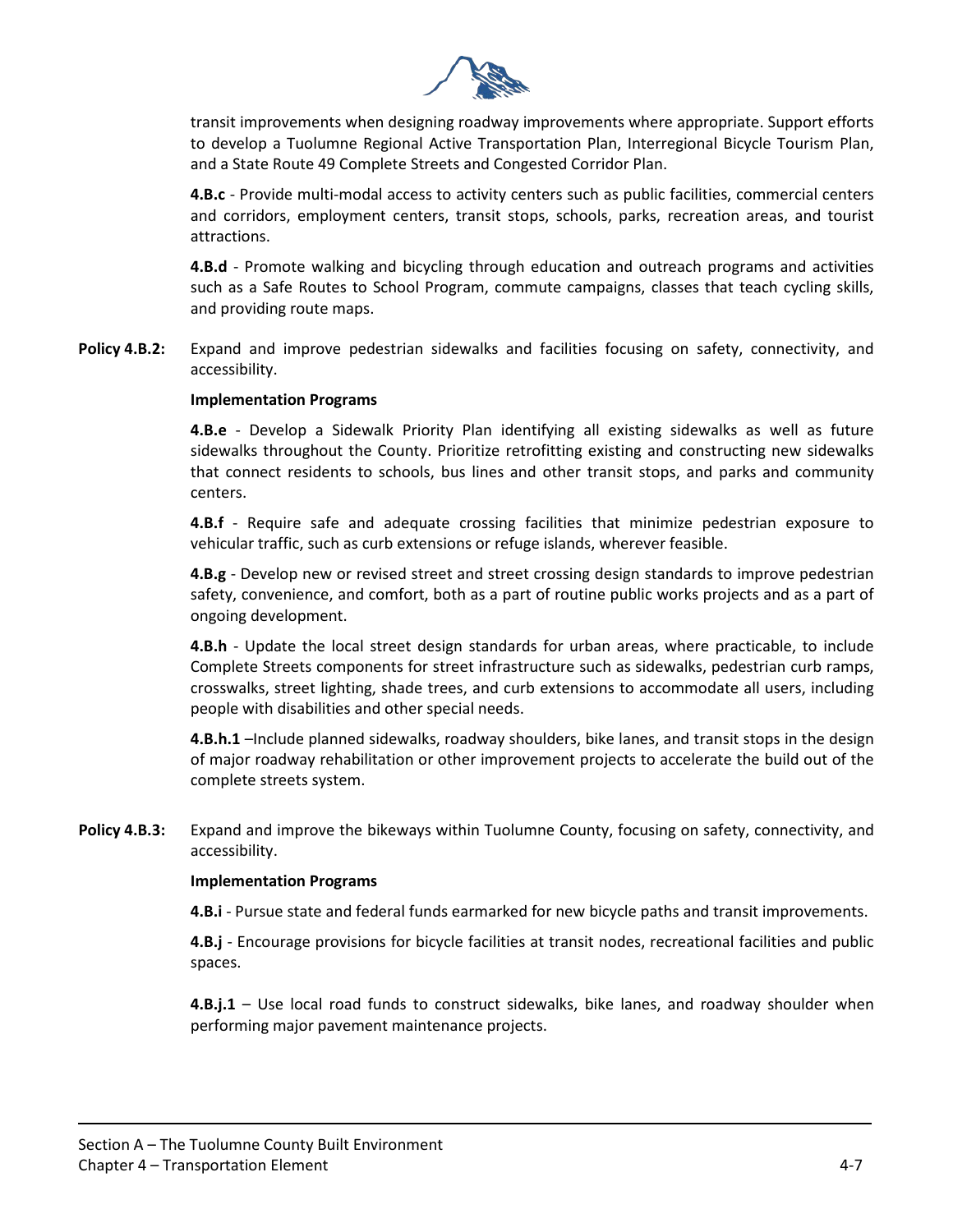

**Policy 4.B.4:** Encourage the use of alternative modes of transportation by incorporating public transit, bicycle and pedestrian modes in County transportation planning and by requiring new development to provide adequate pedestrian and bikeway facilities at suitable locations.

#### **Implementation Programs**

**4.B.k** - Consider the needs of pedestrians, bicyclists and individuals with disabilities in the project design review process.

**4.B.l** - Require, when appropriate and warranted, new development to contribute to, or construct, bicycle and pedestrian facilities. New development zoned R-1, R-2, R-3, C-O, C-1, C-2, C-K and M-U occurring within a two mile radius of a school, shopping center, life enrichment facility or work concentration area and located along a major or minor collector or arterial shall be targeted for providing bicycle and pedestrian facilities within the new development. If existing conditions prohibit development from constructing warranted facilities, such developments should set aside sufficient room along the project frontage and pay in-lieu fees to construct bicycle and pedestrian facilities.

**4.B.m** – Where appropriate, require new development outside of identified communities to provide and stripe minimum four-foot wide shoulders within the development to accommodate pedestrians unless average lot sizes are greater than two acres.

**4.B.n** - Encourage a continuous and interconnected pedestrian friendly system of paths that lead to transit stops, by encouraging all new residential and commercial development to include a pedestrian circulation system that is connected to existing (and where possible, planned) transit stops.

**4.B.o** - Require, when appropriate, new commercial, high density residential and recreational development to provide and maintain bicycle storage facilities.

**4.B.p** - Provide and plan for pedestrian access routes to designated transit corridors in new development.

**4.B.q** - Consider developing an impact fee program whereby all development would contribute towards the construction of pedestrian facilities to reduce vehicle miles traveled consistent with the California Environmental Quality Act.

**4.B.r** - Require local roads serving new development to include, where feasible, bicycle and pedestrian infrastructure that links to existing bicycle and pedestrian facilities.

**4.B.s** - Require, where appropriate and warranted, dedication of right-of-way for and/or construction of bicycle and pedestrian facilities along routes identified in the priority and nonpriority lists contained in the Non-Motorized Element of the County of Tuolumne Regional Transportation Plan.

**Policy 4.B.5:** Maintain and expand, where possible and appropriate, the system of non-motorized connections that link neighborhoods to larger roadways, activity centers and nodes, businesses, community services, parks and recreational facilities, and transit stops and stations.

#### **Implementation Programs**

**4.B.t** - Require all new community plans to include a bicycle and pedestrian routes plan. These bicycle and pedestrian route plans should illustrate an integrated connection to the existing bicycle, roadway and pedestrian network outside of the community, either through connections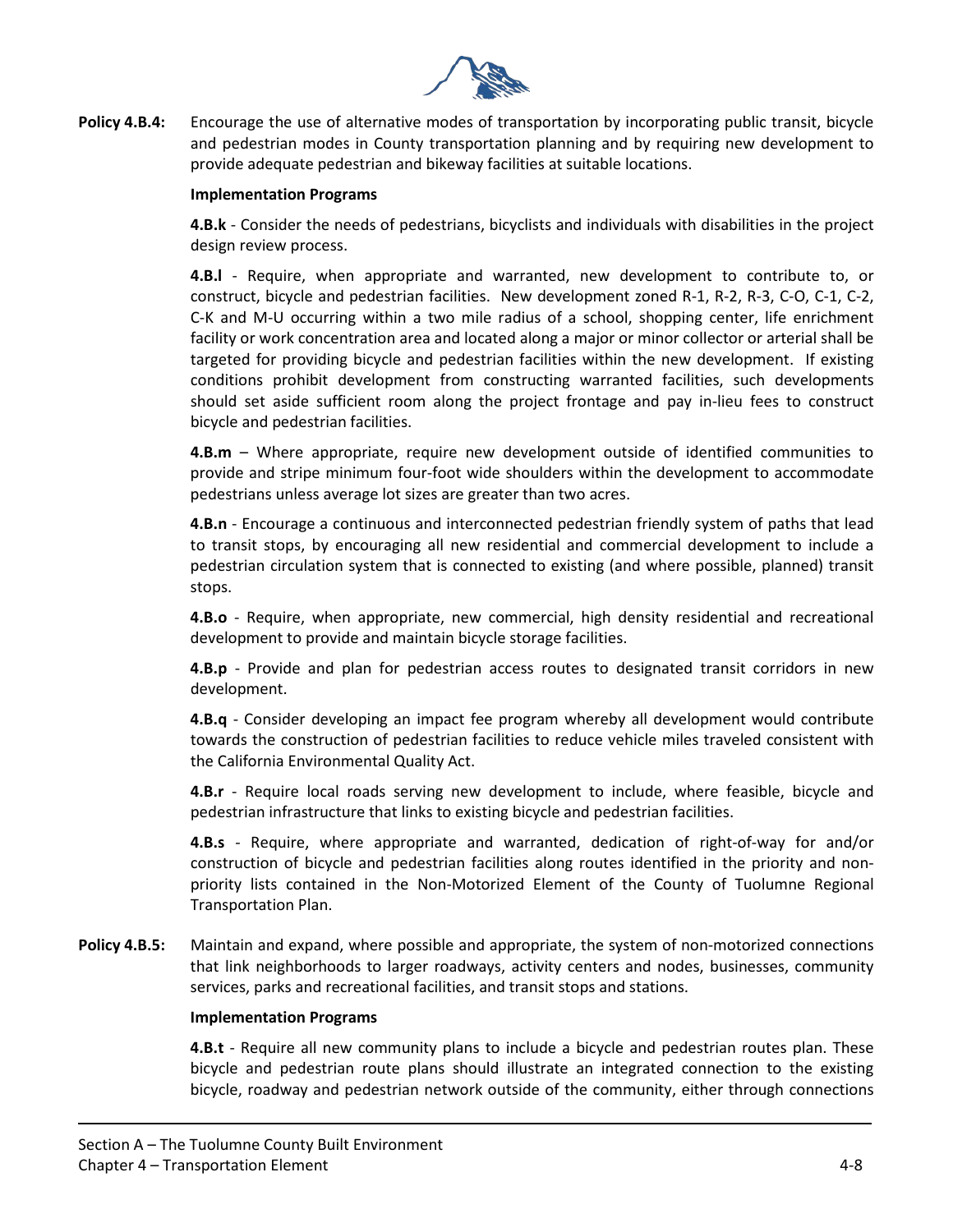

to urban centers and workplace locations or through connections to recreation infrastructure identified in the Recreation Master Plan.

**4.B.u** - Support private efforts to construct bicycle and pedestrian facilities between high use areas as a means to reduce vehicle miles traveled. Consider crediting the cost of such facilities towards traffic impact mitigation fees.

**4.B.v** - New bicycle and pedestrian facilities should be designed to accommodate preferred safe routes to the school from nearby population centers.

**4.B.w** - Encourage the construction of pedestrian facilities and Class I and Class II bicycle facilities, such as widened and striped shoulders or completely separate facilities. In high traffic/high speed motorized transportation areas which receive high use by school children, require the construction, where feasible, of barriers between motorized and non-motorized traffic as well as provision of other safety features, such as special signal types, traffic calming features, and increased signage warning drivers of the presence of children walking and using bicycles. Such barriers can include, but are not limited to, construction of an asphalt or concrete curb or berm between motorized and non-motorized traffic ways.

**4.B.x** - Identify routes for new bicycle and/or pedestrian facilities to link existing residential development to nearby commercial areas and community centers and facilities, such as schools, and to link existing and new identified communities to one another where feasible.

**4.B.y** - Integrate pedestrian routes, sidewalks and bicycle lanes into continuous networks within identified communities.

**Policy 4.B.6:** Actively investigate and seek alternative funding sources for bicycle and pedestrian facilities.

#### **Implementation Programs**

**4.B.z** - Encourage the Tuolumne County Transportation Council to set aside two percent (2%) of all new apportionments of Local Transportation Fund (LTF) dollars to fund bicycle and pedestrian facility projects listed in the Regional Transportation Plan or Recreation Master Plan.

**4.B.aa** - Construct bicycle and pedestrian facilities as funds become available.

**4.B.bb** - Continue to explore new funding sources for construction and maintenance of bicycle and pedestrian facilities.

# **GOAL 4C:**

**Support the Tuolumne County Transit Agency efforts to provide safe, effective and efficient transportation service which meets the reasonable needs of transit dependent senior citizens and residents within Tuolumne County.** 

# POLICIES & IMPLEMENTATION PROGRAMS

**Policy 4.C.1:** Support the development of all public and social service transportation systems as outlined in the Tuolumne County Transit Development Plan.

#### **Implementation Programs**

**4.C.a** - Encourage the Tuolumne County Transit Agency to implement the Tuolumne County Transit Development Plan.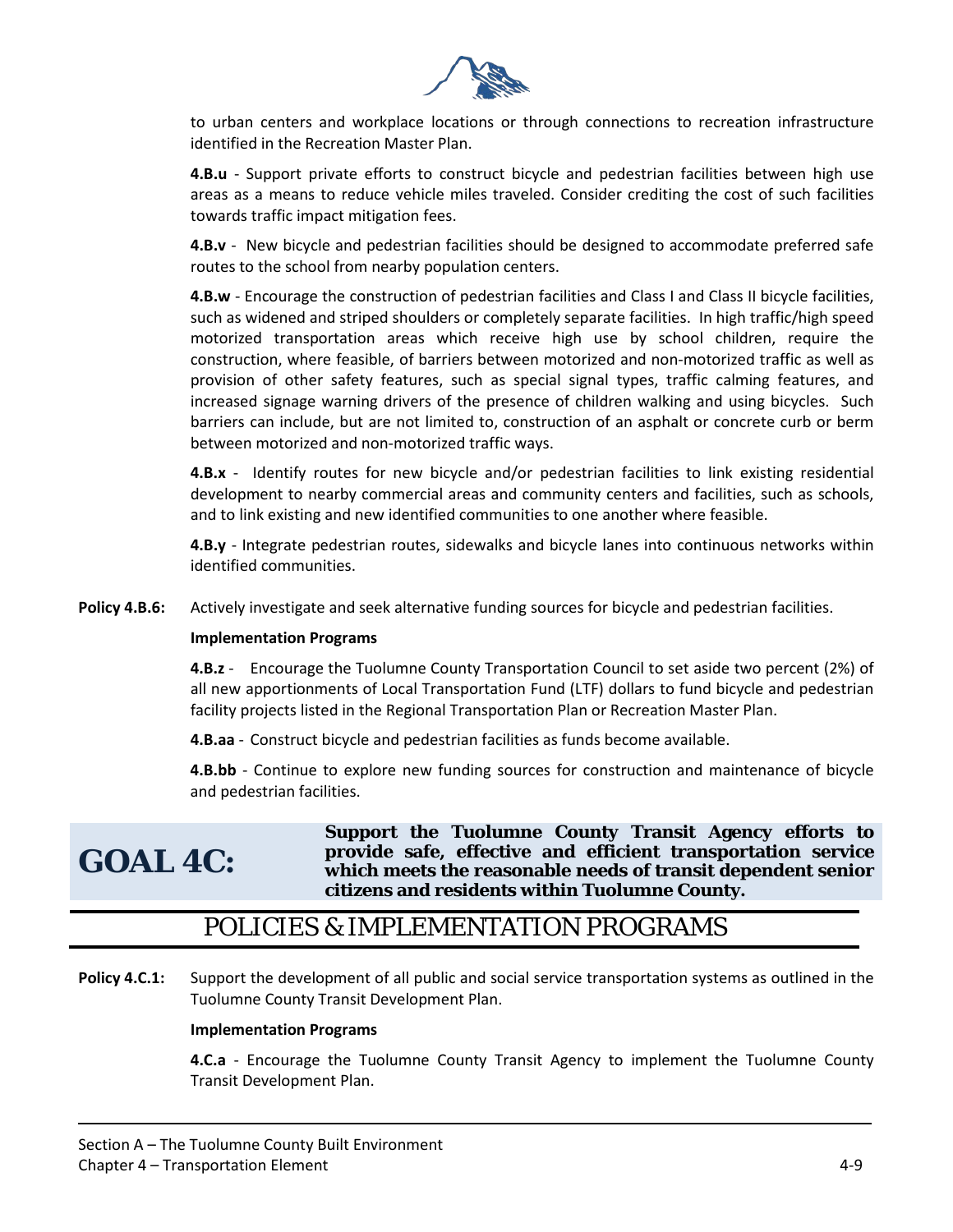

**4.C.b** - Encourage the Tuolumne County Transit Agency to pursue public input into the operation of social service transportation systems as received via rider surveys, the Social Service Transportation Advisory Council and comments made during the annual unmet transit needs hearing.

**4.C.c** - Promote coordination among all public and social service transportation operations to provide the highest level of efficiency and cost-effectiveness possible.

**4.C.d** - Encourage the Tuolumne County Transit Agency to cooperate with public transportation providers, State and Federal Governments and private business to fund transportation services.

**4.C.e** - Require new development projects to analyze their contribution to increased use of public transit and to contribute towards improvements if significant impacts are identified.

**Policy 4.C.2:** Encourage the Tuolumne County Transportation Council to enhance transit trips by improving performance, reliability, safety, security and facilities.

#### **Implementation Programs**

**4.C.f** - Encourage integration of different alternate transportation modes to facilitate multi-modal trips. Examples of methods to integrate transportation modes include, but are not limited to, provision of bicycle parking at transit and park and ride facilities and buses that provide bicycle storage.

**4.C.g** - Encourage the Tuolumne County Transit Agency to monitor the efficiency of the transit program and maintain compliance with established standards on a continual basis.

**4.C.h** - Encourage the Tuolumne County Transit Agency to strive to establish 60 to 90 minute service frequency in high priority areas such as Sonora, Columbia and Jamestown, 120 to 180 minute service frequency on inter-city routes that service Sierra Village and Tuolumne and life line services to remote communities, such as Groveland.

**4.C.i** - Support the Tuolumne County Transportation Councils efforts to expand and improve transit service by methods such as increased frequency of more popular routes, longer operating hours, and more stops in key locations and its consistency as identified in the Transit Development Plan Update for Tuolumne County Transit.

**4.C.j** - Support an inter-county bus transfer stop in Columbia near State Route 49.

**4.C.k** - Support direct transit services at major commercial destinations and activity centers.

**4.C.l** - Support reasonable efforts to expand recreational opportunities with transit services.

**Policy 4.C.3:** Encourage the Tuolumne County Transit Agency to meet the needs of the transportation disadvantaged, including youths, elderly, persons with disabilities and the economically disadvantaged.

#### **Implementation Programs**

**4.C.m** - Encourage eligible claimants to maximize the use of Federal and State funds for public transportation purposes.

**4.C.n** - Encourage the Tuolumne County Transit Agency to provide flexible and reliable demandresponsive services to paratransit patrons by striving to eliminate dial-a-ride trip turn downs and limiting subscription dial-a-ride to 50% of hourly capacity.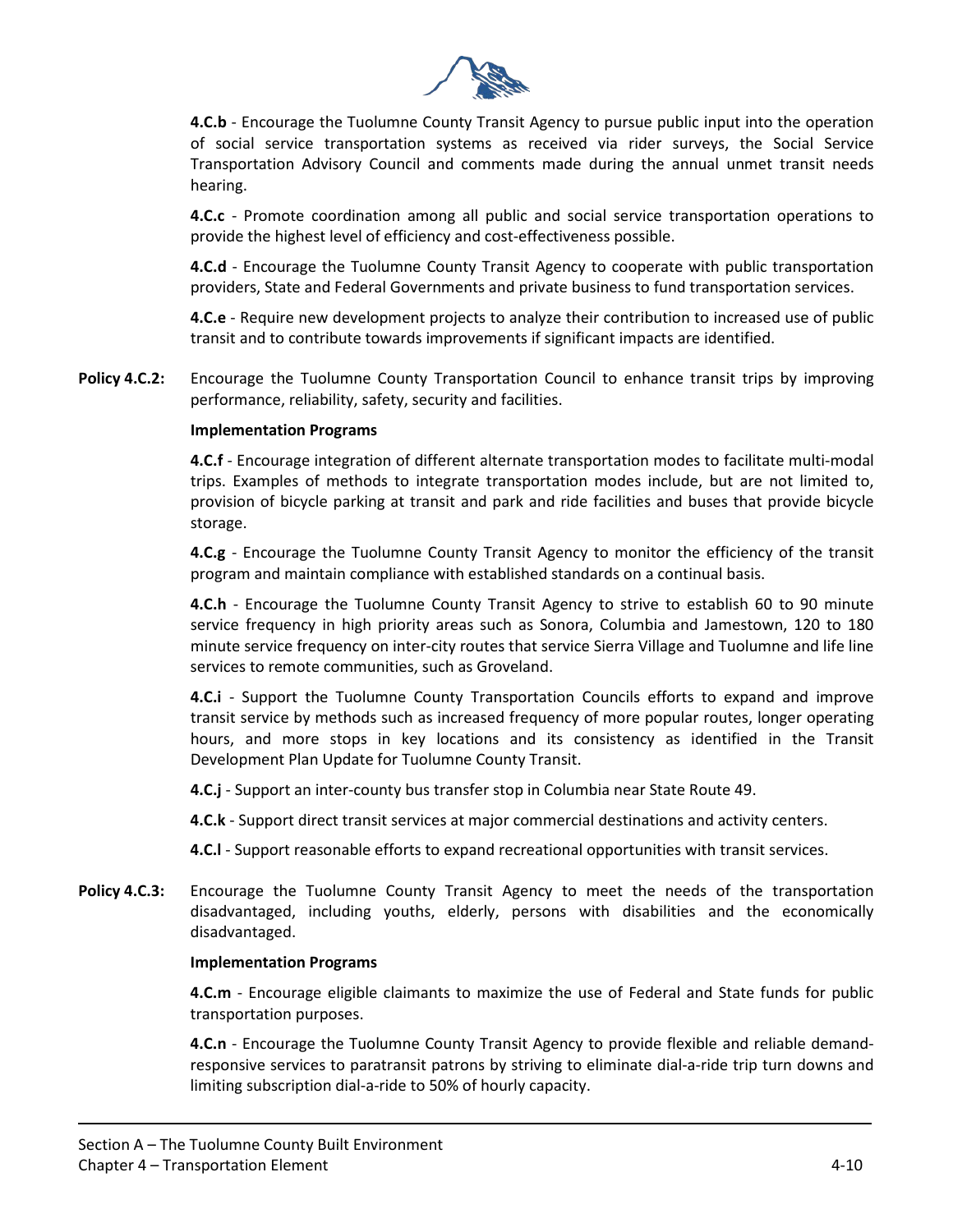

**Policy 4.C.4:** Encourage effective marketing of all existing transportation services in Tuolumne County to improve awareness of existing services.

#### **Implementation Programs**

**4.C.o** - Encourage the Tuolumne County Transit Agency to adopt a marketing plan that provides user friendly route schedules and service brochures, cultivates media contacts and makes special efforts to promote service to target markets.

**4.C.p** - Encourage the Tuolumne County Transit Agency to market the transit trolley service to tourists to reduce daily internal County trips.

**4.C.q** - Support efforts of the Tuolumne County Transportation Council efforts to increase transit ridership through marketing and outreach campaigns.

**Policy 4.C.5:** Support the development of medium and high-density housing, commercial and offices along transit routes.

#### **Implementation Programs**

**4.C.s** – Encourage the following land use designations in areas served by transit: low density residential land use designations within 3/4 mile of a transit corridor medium density residential designations within 2 ¼ mile of transit corridors.

**4.C.t** - Coordinate transit system development with community planning and development efforts by implementing the following land use policies:

- 1. Encourage new facilities which may have public transit impacts to locate within  $\frac{1}{2}$  mile of high frequency service areas, with pedestrian access to current bus stops.
- 2. Require, when appropriate, new large developments, such as urban density subdivisions, multi-family housing complexes, commercial centers or business parks, to provide amenities, such as shelters and benches, for transit users.
- 3. Encourage low income/senior/disabled housing projects within ½ mile from existing high frequency service corridors.
- **Policy 4.C.6** Support street designs that accommodate transit facilities and operations.

#### **Implementation Program**

**4.C.u** - Support transit shelters that are comfortable, attractive, and accommodate transit riders. Ensure that shelters provide shade, route information, and benches.

Policy 4.C.7: Support the use of public transit during emergency evacuations by coordinating efforts through the Emergency Operations Plan.

#### **GOAL 4D: Support and encourage the revitalization of the Sierra Railroad.**

## POLICIES & IMPLEMENTATION PROGRAMS

**Policy 4.D.1:** Work with the owners of the Sierra Railroad to apply to the State and Federal Government for funding to rehabilitate Sierra Railroad.

Section A – The Tuolumne County Built Environment Chapter 4 – Transportation Element 4-11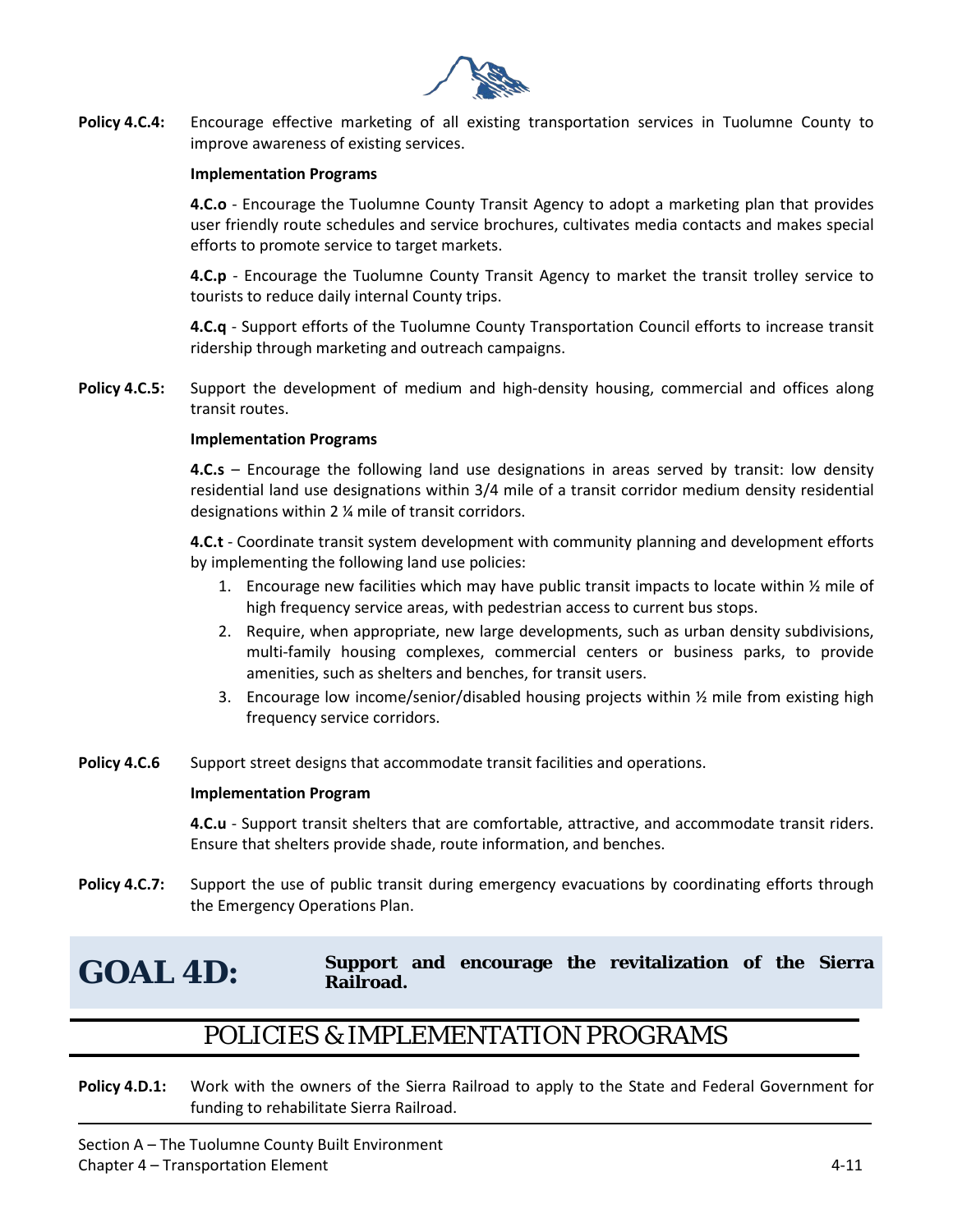

- **Policy 4.D.2:** Support the revival of passenger, excursion and film train operations on the Sierra Railroad to the extent that such operations themselves can be proven cost-effective and do not conflict with freight operations on the Railroad.
- **Policy 4.D.3:** Encourage industrial and recreation land uses along the Sierra Railroad that may increase rail operations and which will not detract from use of the Railroad by the filming industry.
- **Policy 4.D.4:** Designate land along the Sierra Railroad with rail access for commercial, industrial or business park development on the General Plan land use diagrams and zone the property accordingly to increase the inventory of land zoned for business related development with the option of utilizing rail transportation.
- **Policy 4.D.5:** Support the intermodal linkage of truck on rail as a technique of reducing truck AADT (Annual Average Daily Trips) on highway corridors.

#### **Implementation Program**

**4.D.a** - Support State and Federal efforts to levy higher user charges for mitigating truck traffic impacts.

- **Policy 4.D.6:** Encourage the use of rail as the preferred method to move high load tonnage commodities.
- **Policy 4.D.7:** Develop through cooperation with all agencies involved, a railroad system that provides for the convenient and reliable movement of freight and passengers.

# **GOAL 4E:**

**Maintain the viability and future accessibility of the airports and promote the planned development of aviation facilities in order to meet the general aviation and emergency transportation needs within Tuolumne County.**

# POLICIES & IMPLEMENTATION PROGRAMS

**Policy 4.E.1:** Support the development of the Columbia and Pine Mountain Lake (PML) Airports in accordance with the Tuolumne County Airport Land Use Compatibility Plan and Airport Master Plans.

#### **Implementation Program**

**4.E.a** - Continue to pursue funds for maintenance and capital improvement projects for both airports.

**Policy 4.E.2:** Support the continued existence of an Airport Enterprise Fund for each airport, and the dedication of all revenues generated from airport properties for use in funding airport operational and capital improvement costs.

#### **Implementation Program**

**4.E.b** - Continue to strive to improve the service available at both airports, while becoming financially more self-supporting.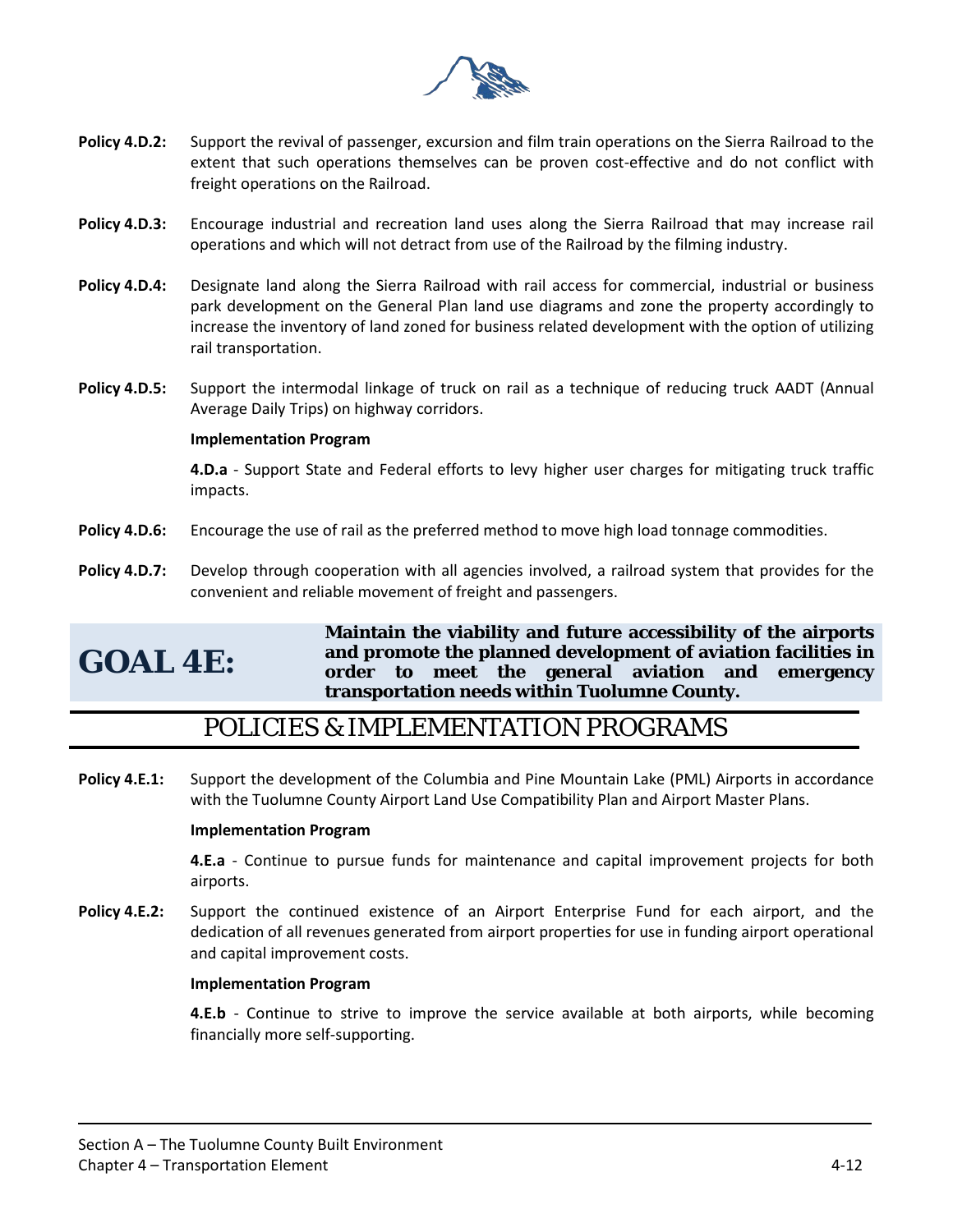

- **Policy 4.E.3:** Assist the Tuolumne County Office of Emergency Services in developing a workable plan which will create a county-wide system of emergency heliports. This will include the specific task of obtaining night lighting for the Bald Mountain, Buck Meadows and Moccasin heliports.
- **Policy 4.E.4:** Support operations at the Columbia and Pine Mountain Lake Airports, and seek funding sources to perpetuate the County Airports Department as a viable resource for aviation in Tuolumne County.

#### **Implementation Program**

**4.E.c -** Support sources of capital improvement funds for the Columbia and PML Airports.

**Policy 4.E.5:** Encourage enhanced levels of service and aviation opportunities available at the County airports.

#### **Implementation Programs**

**4.E.d** - Maintain an array of air-related service businesses, such as air charter, helicopter, pilot's training, maintenance, search and rescue, air ambulance and other aviation related businesses presently using the airports.

**4.E.e** - Develop presently vacant property at the Columbia Airport with industries or businesses that are aviation-related, aviation-dependent, or otherwise compatible with the future use of the Columbia Airport.

**4.E.f** - Promote the retention of the California Department of Forestry and Fire Protection (CAL FIRE) Air Attack Base at the Columbia Airport by accommodating CAL FIRE operational needs at the airport and working with the local community to influence the State to keep the Air Attack Base at its current location.

**4.E.g** - Support proposals for a public air carrier service whose purpose would be to provide frequent flights to bring Tuolumne County closer, in terms of travel time, to other areas.

# **GOAL 4F:**

#### **Maintain land use and development patterns in the vicinity of the County airports which are compatible with aircraft operations.**

# POLICIES & IMPLEMENTATION PROGRAMS

**Policy 4.F.1:** Plan for future airport operations, considering possible expansion of airport operations, services and the proximity of adjacent land uses.

#### **Implementation Programs**

**4.F.a** - Implement and periodically update the Columbia Airport Master Plan in order to update operational and safety procedures, reflect State and Federal mandates, better utilize Airport property and recommend land use compatibility standards for land surrounding the Airport.

**4.F.b** - Implement and periodically update the Pine Mountain Lake Airport Master Plan to guide the development of the Pine Mountain Lake Airport. The master plan should reflect desired operational and safety procedures, State and Federal mandates, and the internal needs of the Airport.